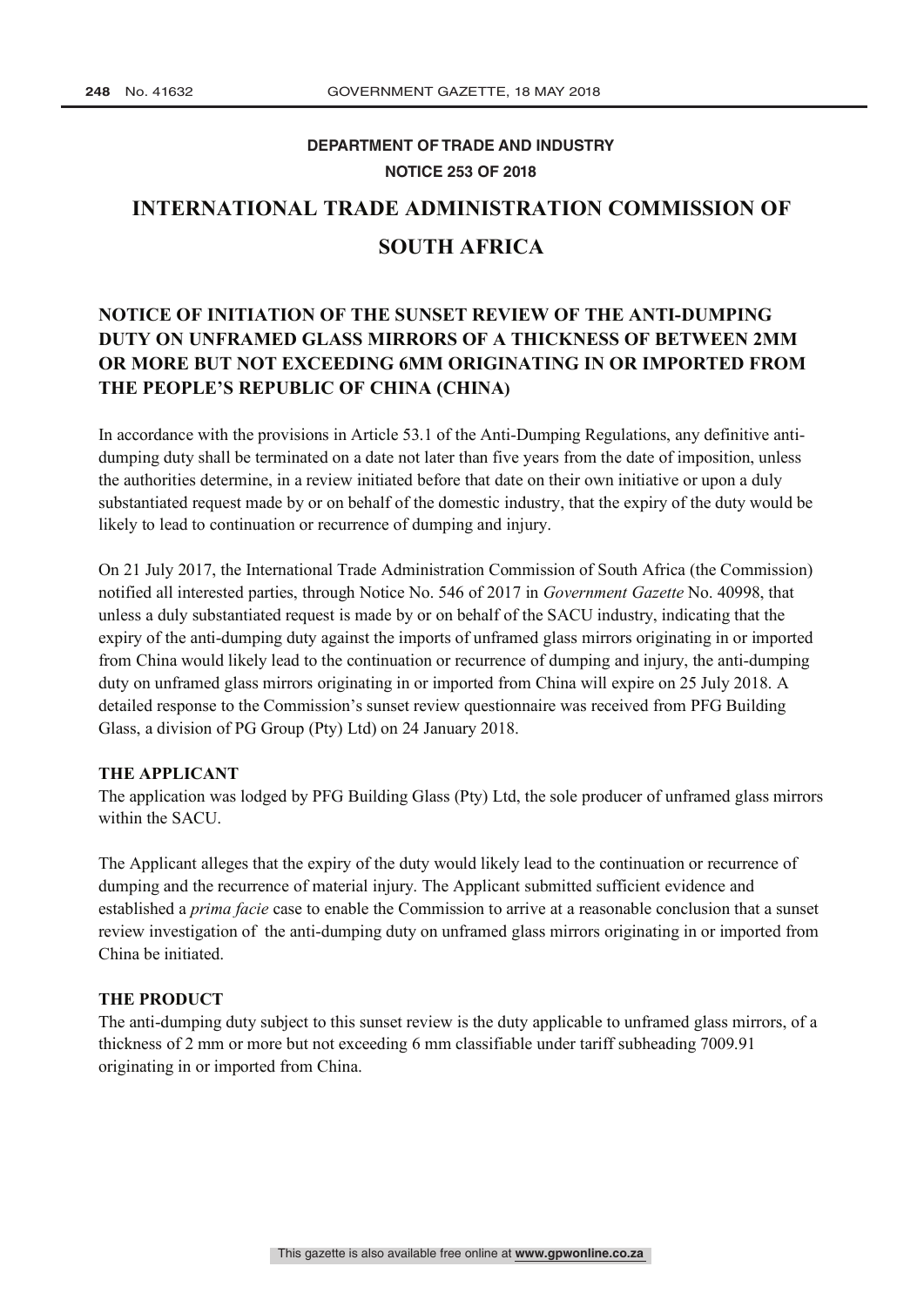#### **THE ALLEGATION OF THE CONTINUATION OR RECURRENCE OF DUMPING**

The allegation of continuation or recurrence of dumping is based on the comparison between the normal value and the export price.

The normal value for China was determined based on a price quotation from a manufacturer in China. The export price for China was determined based on the official import statistics obtained from the South African Revenue Services (SARS) for the dumping period. The dumping margin was determined as 155.30%.

On this basis, the Commission found that there was *prima facie* proof of the likelihood of the continuation or recurrence of dumping.

#### **THE ALLEGATION OF RECURRENCE OF MATERIAL INJURY**

The Applicant alleges and submitted sufficient evidence to show that it would experience a decline in sales, price undercutting, price suppression, capacity utilisation, profit, output, market share, return on investment, employment, and growth, if the duty expires.

On this basis, the Commission found that there was *prima facie* proof of the likelihood of the recurrence of material injury.

#### **PERIOD OF INVESTIGATION**

The investigation period for dumping is from 01 July 2016 to 30 June 2017 and the injury investigation involves the evaluation of data for the period 01 July 2015 to 30 June 2017, and 2018 estimates in the event the duty expires.

#### **PROCEDURAL FRAMEWORK**

Having decided that there is sufficient evidence and a *prima facie* case to justify the initiation of an investigation, the Commission has begun an investigation in terms of section 16 of the International Trade Administration Act, 2002 (the ITA Act). The Commission will conduct its investigation in accordance with the relevant sections of the ITA Act, the World Trade Organisation Agreement on Implementation of Article VI of the GATT 1994 (the Anti-Dumping Agreement) and the Anti-Dumping Regulations of the International Trade Administration Commission of South Africa (ADR). Both the ITA Act and the ADR are available on the Commission's website (www.itac.org.za) or from the Trade Remedies section, on request.

In order to obtain the information it deems necessary for its investigation, the Commission will send nonconfidential versions of the application and questionnaires to all known importers and exporters and known representative associations. The trade representative of the country of origin has also been notified. Importers and other interested parties are invited to contact the Commission as soon as possible in order to determine whether they have been listed and were furnished with the relevant documentation. If not, they should immediately ensure that they are sent copies. The questionnaire has to be completed and any other representations must be made within the time limit set out below.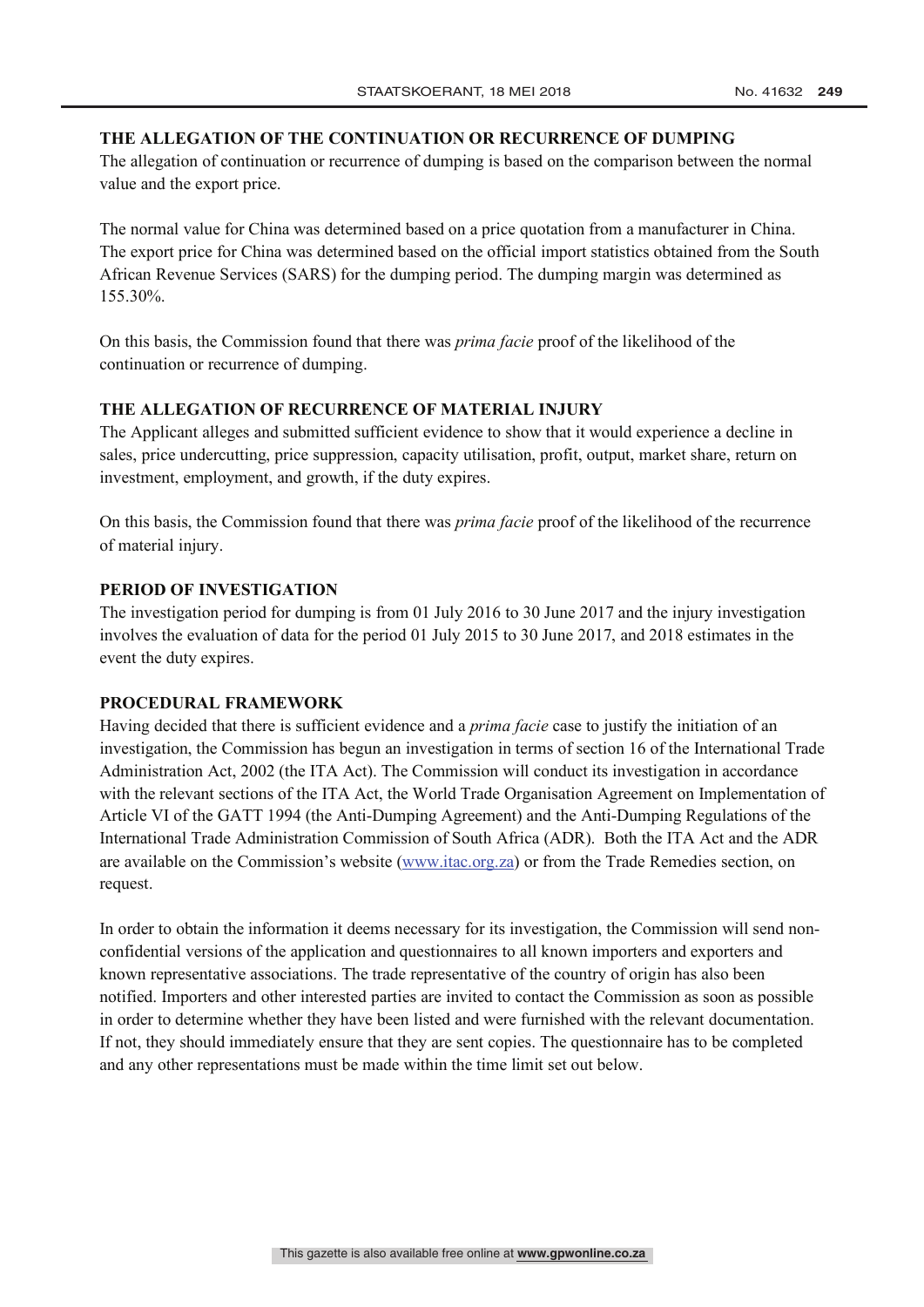#### **CONFIDENTIAL INFORMATION**

Please note that if any information is considered to be confidential then a non-confidential version of the information must be submitted for the public file, simultaneously with the confidential version. In submitting a non-confidential version the following rules are strictly applicable and parties must indicate:

- $X$  where confidential information has been omitted and the nature of such information;
- $X$  reasons for such confidentiality;
- $X$  a summary of the confidential information which permits a reasonable understanding of the substance of the confidential information; and
- X in exceptional cases, where information is not susceptible to summary, reasons must be submitted to this effect.

This rule applies to all parties and to all correspondence with and submissions to the Commission, which unless indicated to be confidential and filed together with a non-confidential version, will be placed on the public file and be made available to other interested parties.

If a party considers that any document of another party, on which that party is submitting representations, does not comply with the above rules and that such deficiency affects that party's ability to make meaningful representations, the details of the deficiency and the reasons why that party's rights are so affected must be submitted to the Commission in writing forthwith (and at the latest 14 days prior to the date on which that party's submission is due). Failure to do so timeously will seriously hamper the proper administration of the investigation, and such party will not be able to subsequently claim an inability to make meaningful representations on the basis of the failure of such other party to meet the requirements.

Subsection 33(1) of the ITA Act provides that any person claiming confidentiality of information should identify whether such information is *confidential by nature* or is *otherwise confidential* and, any such claims must be supported by a written statement, in each case, setting out how the information satisfies the requirements of the claim to confidentiality. In the alternative, a sworn statement should be made setting out reasons why it is impossible to comply with these requirements.

Section 2.3 of the ADR provides as follows:

*"The following list indicates "information that is by nature confidential" as per section 33(1)(a) of the Main Act, read with section 36 of the Promotion of Access to Information Act (Act 2 of 2000):*

- *(a) management accounts;*
- *(b) financial accounts of a private company;*
- *(c) actual and individual sales prices;*
- *(d) actual costs, including cost of production and importation cost;*
- *(e) actual sales volumes;*
- *(f) individual sales prices;*
- *(g) information, the release of which could have serious consequences for the person that provided such information; and*
- *(h) information that would be of significant competitive advantage to a competitor;*

*Provided that a party submitting such information indicates it to be confidential*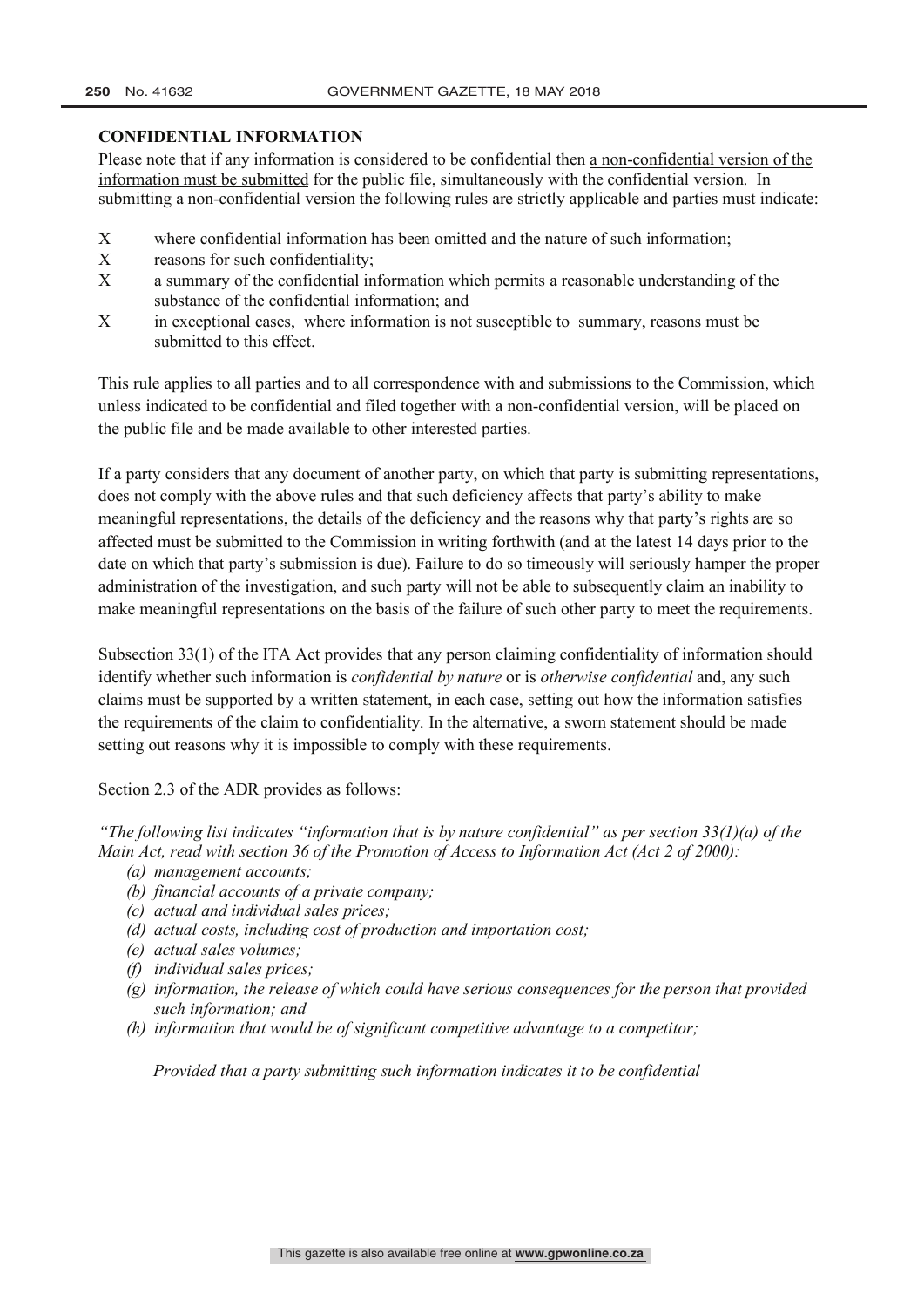#### **ADDRESS**

The response to the questionnaire and any information regarding this matter and any arguments concerning the allegation of dumping and the resulting material injury must be submitted in writing to the following address:

#### **Physical address Postal address**

The Senior Manager: Trade Remedies 1 The Senior Manager: International Trade Administration Commission Trade Remedies 1 Block E – The DTI Campus Private Bag X753 77 Meintiies Street PRETORIA SUNNYSIDE 0001 PRETORIA SOUTH AFRICA SOUTH AFRICA

#### **PROCEDURES AND TIME LIMITS**

The Senior Manager: Trade Remedies 1, should receive all responses, including non-confidential copies of the responses, not later than 30 days from the date hereof, or from the date on which the letter accompanying the abovementioned questionnaire was received. The said letter shall be deemed to have been received seven days after the day of its dispatch.

Late submissions will not be accepted except with the prior written consent of the Commission.

The Commission will give due consideration to written requests for an extension of not more than 14 days on good cause shown (properly motivated and substantiated), if received prior to the expiry of the original 30-day period. Merely citing insufficient time is not an acceptable reason for an extension. Please note that the Commission will not consider requests for extension by the Embassy on behalf of foreign producers.

The information submitted by any party may need to be verified by the Investigating Officers in order for the Commission to take such information into consideration. The Commission may verify the information at the premises of the party submitting the information, within a short period after the submission of the information to the Commission. Parties should therefore ensure that the information submitted would subsequently be available for verification. Specifically, it is planned to verify the information submitted by the foreign producers within three to five weeks subsequent to the submission of the information. This period will only be extended if it is not feasible for the Commission to do it within this time period or upon good cause shown, and with the prior written consent of the Commission, which should be requested at the time of the submission. It should be noted that unavailability of, or inconvenience to appointed representatives, will not be considered to be good cause.

Parties should also ensure when they engage representatives that they will be available at the requisite times, to ensure compliance with the above time frames.